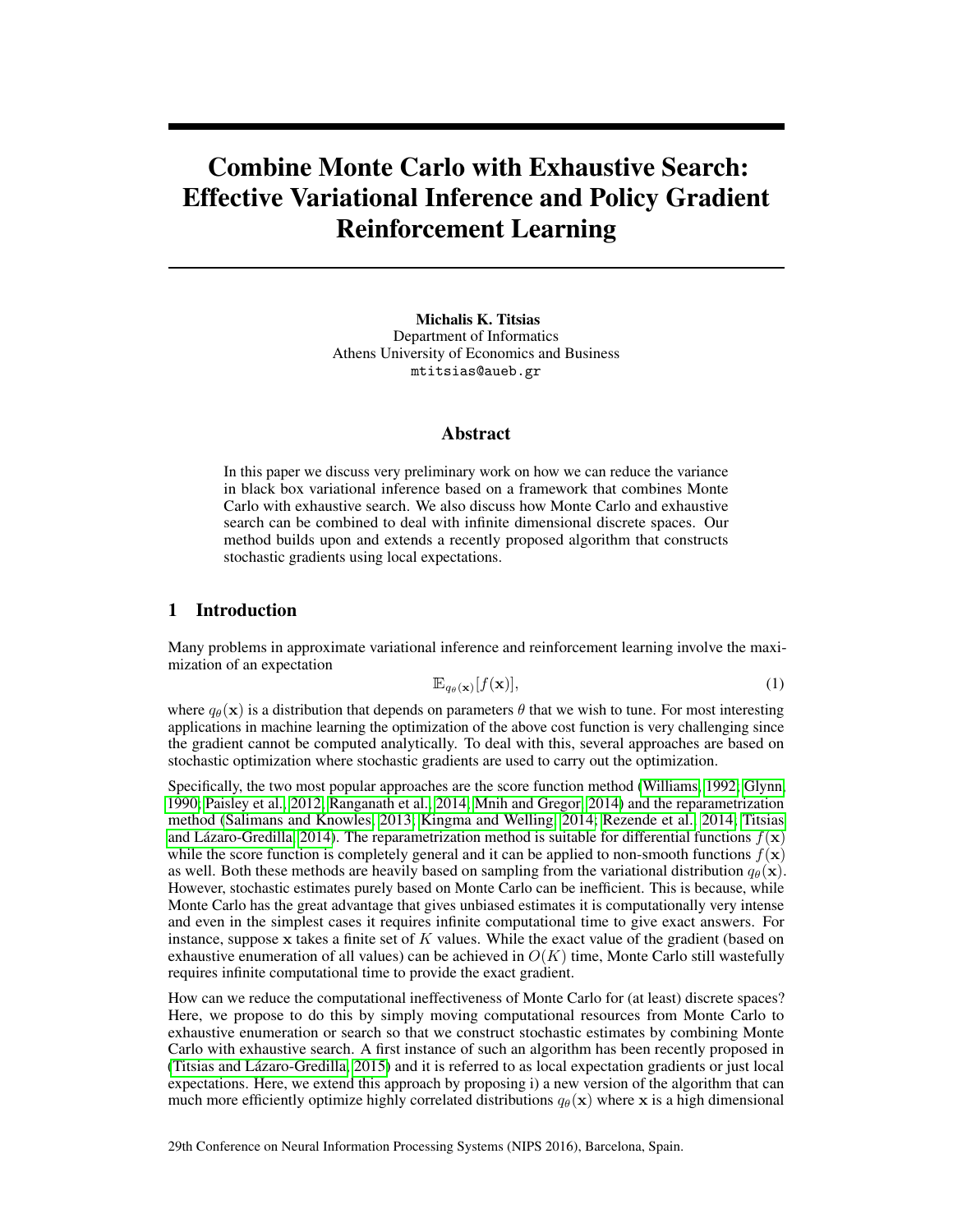discrete vector and ii) by showing how to deal with cases where components of x take infinite values. In the appendix we also discuss applications to policy gradient optimization in reinforcement learning.

#### 2 A new version of local expectations for correlated distributions

Suppose that the *n*-dimensional latent vector  $\mathbf{x} = (x_1, \dots, x_n)$  in the cost in (1) is such that each  $x_i$  takes  $M_i$  values. We consider a variational distribution over x that is represented as a directed graphical model having the following joint density

$$
q_{\theta}(\mathbf{x}) = \prod_{i=1}^{n} q_{\theta}(x_i | \mathbf{pa}_i),
$$
\n(2)

where  $q_{\theta}(x_i|pa_i)$  is the conditional factor over  $x_i$  given the set of the parents denoted by pa<sub>i</sub> and  $\theta$  is the set of variational parameters. For simplicity we consider  $\theta$  to be a *global parameter* that influences all factors, but in practice of course each factor could depend only on a subset of dimensions of  $\theta$ . Next we will make heavily use of a decomposition of  $q_{\theta}(\mathbf{x})$  in the form

$$
q_{\theta}(\mathbf{x}) = q_{\theta}(x_{1:i-1}) q_{\theta}(x_i | \mathbf{pa}_i) q_{\theta}(x_{i+1:n} | x_i, x_{1:i-1}),
$$

where we intuitively think of  $q_{\theta}(x_{1:i-1}) = \prod_{j=1}^{i-1} q_{\theta}(x_j | pa_j)$  as the factor associated with the *past*, the single conditional  $q_{\theta}(x_i|pa_i)$  as the factor representing the *present* and the remaining term  $q_{\theta}(x_{i+1:n}|x_i, x_{1:i-1}) = \prod_{j=i+1}^{i} q_{\theta}(x_j|pa_j)$  as the factor representing the *future*.

To maximize the cost in (1) we take gradients with respect to  $\theta$  so that the exact gradient can be written as

$$
\nabla_{\theta} \mathbb{E}_{q_{\theta}(\mathbf{x})}[f(\mathbf{x})] = \sum_{i=1}^{n} \sum_{x_{1:i-1}} q_{\theta}(x_{1:i-1}) \left[ \sum_{x_{i}} \nabla_{\theta} q_{\theta}(x_{i} | \mathbf{pa}_{i}) \left[ \sum_{x_{i+1:n}} q_{\theta}(x_{i+1:n} | x_{i}, x_{1:i-1}) f(\mathbf{x}) \right] \right]
$$

To get an unbiased stochastic estimate we can firstly observe that the only problematic summation that is not already an expectation is the summation over  $x_i$ . Therefore, our idea is to deal with the problematic summation over  $x_i$  by performing exhaustive search, while for the remaining variables we can use Monte Carlo. We need two Monte Carlo operations that require sampling from the past factor  $q_{\theta}(x_{1:i-1})$  and sampling also from the future factor  $q_{\theta}(x_{i+1:n}|x_i, x_{1:i-1})$ . These two operations need to be treated slightly differently since the past factor is independent from  $x_i$ , while the future factor does depend on  $x_i$ . We can approximate the expectation under the past by drawing a sample  $x_{1:i-1}^{(s)}$  from  $q_{\theta}(x_{1:i-1})$  yielding

$$
\nabla_{\theta} \mathbb{E}_{q_{\theta}(\mathbf{x})}[f(\mathbf{x})] \approx \sum_{i=1}^{n} \sum_{m=1}^{M_i} \nabla_{\theta} q_{\theta}(x_i = m | \mathbf{pa}_i^{(s)}) \left[ \sum_{x_{i+1:n}} q_{\theta}(x_{i+1:n} | x_i = m, x_{1:i-1}^{(s)}) f(x_{1:i-1}^{(s)}, x_{i:n}) \right]
$$

where we have explicitly written the sum over all possible values of  $x_i$ . To get now an unbiased estimate of this we will need to draw  $M_i$  samples from all possible future factors  $q_\theta(x_{i+1:n}|x_i =$  $m, x_{1:i-1}^{(s)}$ ),  $m = 1, \ldots, M_i$  which gives

<span id="page-1-0"></span>
$$
\nabla_{\theta} \mathbb{E}_{q_{\theta}(\mathbf{x})}[f(\mathbf{x})] \approx \sum_{i=1}^{n} \sum_{m=1}^{M_i} \nabla_{\theta} q_{\theta}(x_i = m | \mathbf{pa}_i^{(s)}) f(x_{1:i-1}^{(s)}, x_i = m, x_{i+1:n}^{(s,m)}),
$$
(3)

where  $x_{i+1:n}^{(s,m)} \sim q_{\theta}(x_{i+1:n}|x_i = m, x_{1:i-1}^{(s)})$ . All these samples can be intuitively thought of as several possible imaginations of the future produced by exhaustively enumerating all values of  $x_i$  at present time. Also the computations inside the sum  $\sum_{i=1}^{n}$  can be done in parallel. This is because we can a draw single sample  $x^{(s)}$  from  $q_{\theta}(x)$  beforehand and then move along the path  $x^{(s)}$  and compute all *n* terms involving the sums  $\sum_{m=1}^{M_i}$  in parallel.

The above algorithm is simpler and much more effective than the initial algorithm in [\(Titsias and](#page-3-7) [Lázaro-Gredilla, 2015\)](#page-3-7) which is based on the Markov blanket around  $x_i$ , and it operates similarly to Gibbs sampling where a single future sample is used. Notice, however, that for fully factorised distributions where the past, present and future are independent the above procedure essentially becomes equivalent to local expectations in [\(Titsias and Lázaro-Gredilla, 2015\)](#page-3-7). So it is only for the correlated distributions that the above stochastic gradients differ than the one proposed in [\(Titsias](#page-3-7) [and Lázaro-Gredilla, 2015\)](#page-3-7). In appendix we describe how the above algorithm can be used in reinforcement learning.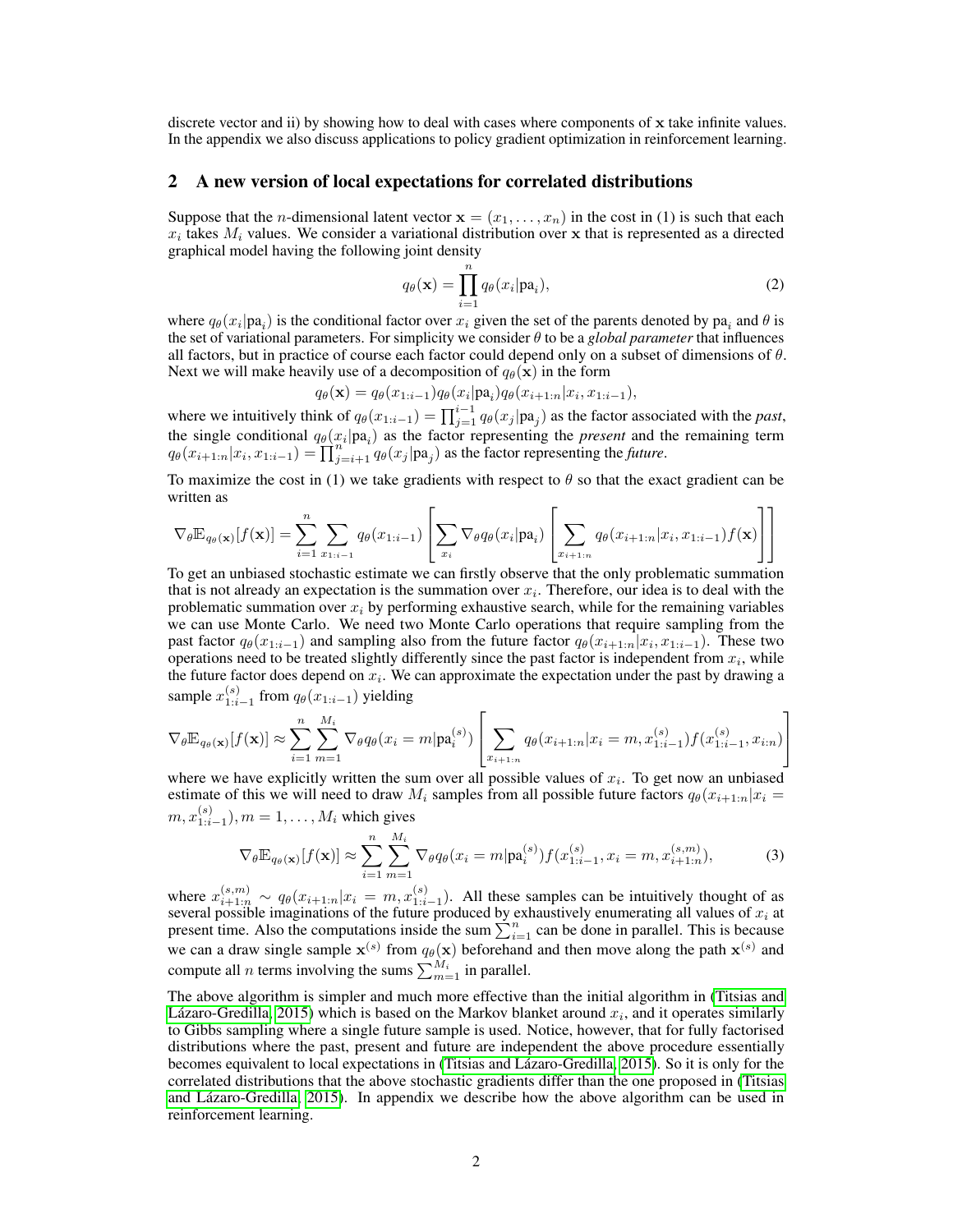#### 3 Dealing with infinite dimensional spaces

For several applications, as those involving Bayesian non-parametric models or Poisson latent variable models, some random variables  $x_i$  can take countably infinite values. How can we extend the previous algorithm and the algorithms proposed in [\(Titsias and Lázaro-Gredilla, 2015\)](#page-3-7) to deal with that? The solution is rather simple: we need to transfer computations from exhaustive search back to Monte Carlo.

Suppose that some random variable  $x_i$  takes infinite values so in order to evaluate the stochastic gradi-ent in [\(3\)](#page-1-0) we need to perform the following infinite sum  $\sum_{m=1}^{\infty} \nabla_{\theta} q_{\theta}(x_i = m | \mathbf{pa}_i^{(s)}) f(x_{1:i-1}^{(s)}, x_i =$  $m, x_{i+1:n}^{(s,m)}$ ), which next in order to simplify notation we shall write as

$$
\sum_{x_i=1}^{\infty} \nabla_{\theta} q_{\theta}(x_i) f(x_i).
$$

We introduce a possibly adaptive integer  $T \geq 1$  and write the above as

$$
\sum_{x_i=1}^T \nabla q_{\theta}(x_i) f(x_i) + \sum_{x_i=T+1}^{\infty} \nabla q_{\theta}(x_i) f(x_i).
$$

The first finite sum can be computed exactly through exhaustive enumeration. Thus, to get an overall unbiased estimate we need to get an unbiased estimate for the second term. For that we will use Monte Carlo. More precisely, to use Monte Carlo we need to apply the score function method so that the second term is written as

$$
\sum_{x_i=T+1}^{\infty} \nabla q_{\theta}(x_i) f(x_i) = \sum_{x_i=T+1}^{\infty} q_{\theta}(x_i) \nabla \log q_{\theta}(x_i) f(x_i)
$$

$$
= (1 - Q(T)) \sum_{x_i=T+1}^{\infty} \frac{q_{\theta}(x_i)}{1 - Q(T)} \nabla \log q_{\theta}(x_i) f(x_i)
$$

$$
= (1 - Q(T)) \sum_{x_i=T+1}^{\infty} q_{v_i}(x_i | x_i > T) \nabla \log q_{\theta}(x_i) f(x_i)
$$

where  $Q(T) = \sum_{x_i=1}^{T} q_{\theta}(x_i)$  is the cumulative distribution function and  $q_{\theta}(x_i|x_i > T)$  is the truncated variational distribution over the space  $x_i > T$ . To get now an unbiased estimate we simply need to draw independent samples from  $q_{\theta}(x_i | x_i > T)$ . So overall the stochastic gradient is

$$
\sum_{x_i=1}^T \nabla q_{\theta}(x_i) f(x_i) + \frac{1 - Q(T)}{S} \sum_{s=1}^S \nabla \log q_{\theta}(x_i^{(s)}) f(x_i^{(s)}).
$$
 (4)

This gradient is unbiased for any value of  $T$ . However, in practice to efficiently reduce variance we will need to choose/adapt T so that the probability  $Q(T)$  becomes large and the contribution of the second term is small. In practice, to implement this in a black box manner we can adaptively choose T so that at each optimization iteration  $Q(T)$  is above a certain threshold such as 0.95.

### 4 Discussion

We have presented methods to combine Monte Carlo and exhaustive search in order to reduce variance in stochastic optimization of variational objectives and also to deal with infinite dimensional discrete spaces. The appendix describes a related algorithm for policy gradient reinforcement learning.

### References

<span id="page-2-0"></span>Glynn, P. W. (1990). Likelihood ratio gradient estimation for stochastic systems. *Communications of the ACM*, 33(10):75–84.

<span id="page-2-1"></span>Kingma, D. P. and Welling, M. (2014). Auto-encoding variational Bayes. In *International Conference on Learning Representations*.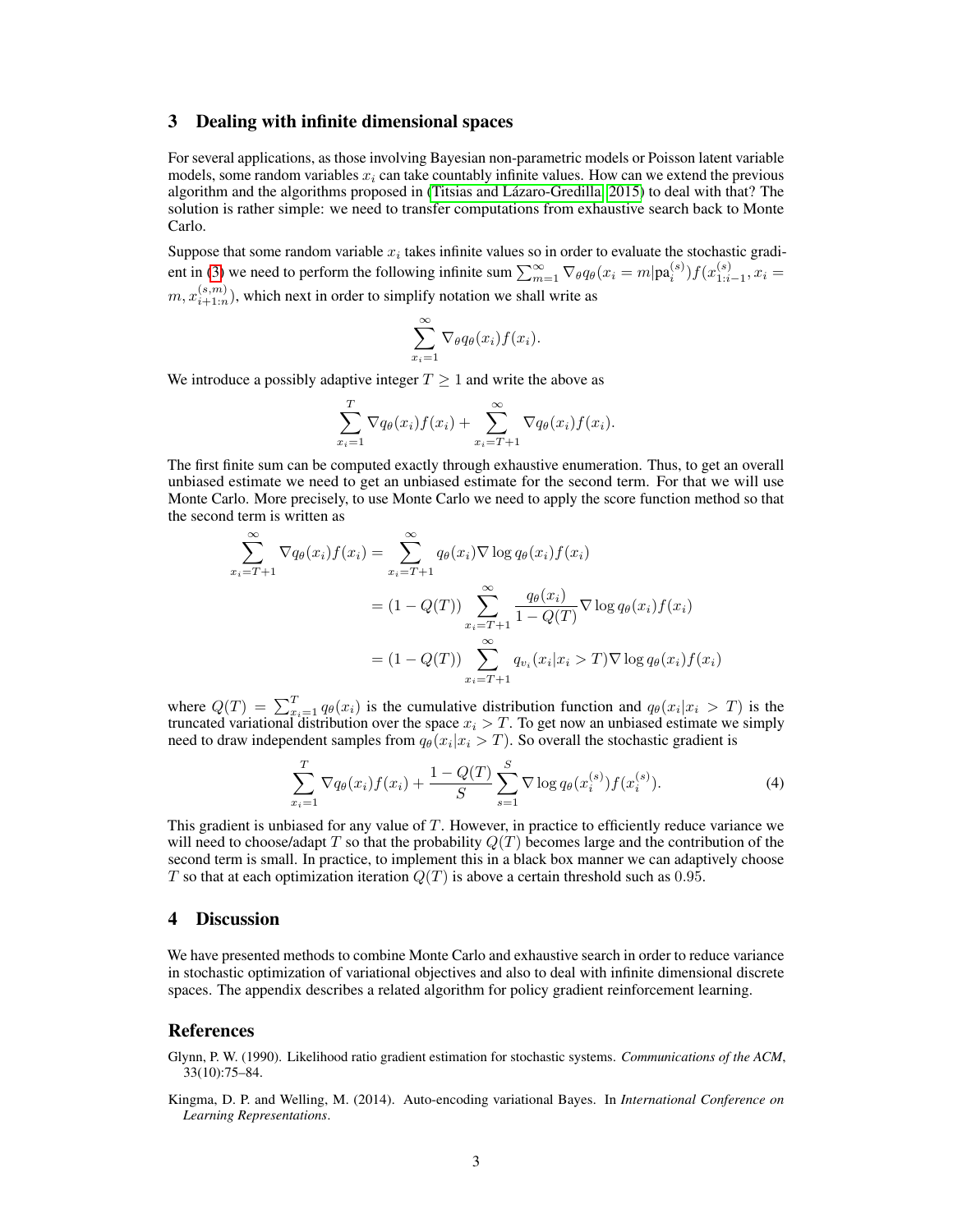- <span id="page-3-3"></span>Mnih, A. and Gregor, K. (2014). Neural variational inference and learning in belief networks. In *International Conference on Machine Learning*.
- <span id="page-3-1"></span>Paisley, J. W., Blei, D. M., and Jordan, M. I. (2012). Variational Bayesian inference with stochastic search. In *International Conference on Machine Learning*.
- <span id="page-3-2"></span>Ranganath, R., Gerrish, S., and Blei, D. M. (2014). Black box variational inference. In *Artificial Intelligence and Statistics*.
- <span id="page-3-5"></span>Rezende, D. J., Mohamed, S., and Wierstra, D. (2014). Stochastic backpropagation and approximate inference in deep generative models. In *International Conference on Machine Learning*.
- <span id="page-3-4"></span>Salimans, T. and Knowles, D. A. (2013). Fixed-form variational posterior approximation through stochastic linear regression. *Bayesian Analysis*, 8(4):837–882.
- <span id="page-3-6"></span>Titsias, M. K. and Lázaro-Gredilla, M. (2014). Doubly stochastic variational Bayes for non-conjugate inference. In *International Conference on Machine Learning*.
- <span id="page-3-7"></span>Titsias, M. K. and Lázaro-Gredilla, M. (2015). Local expectation gradients for black box variational inference. In *Advances in Neural Information Processing Systems*.
- <span id="page-3-0"></span>Williams, R. J. (1992). Simple statistical gradient-following algorithms for connectionist reinforcement learning. *Machine Learning*, 8(3–4):229–256.

### A Combine Monte Carlo and exhaustive search for policy optimization

Consider a finite horizon Markov decision process (MDP) with joint density

$$
p(\alpha_{0:h-1}, s_{1:h}|s_0) = \prod_{t=0}^{h-1} \pi_{\theta}(\alpha_t|s_t) p(s_{t+1}|s_t, \alpha_t).
$$
 (5)

Let  $R_{t+1} = R(s_t, \alpha_t, s_{t+1})$  denote the reward that the agent receives when starting at state  $s_t$ , performing action  $\alpha_t$  and ending up at state  $s_{t+1}$ . The agent wishes to tune the policy parameters  $\theta$  so that to maximize the expected total reward

<span id="page-3-8"></span>
$$
v_{\theta}(s_0) = \mathbb{E}\left[\sum_{t=0}^{h-1} R_{t+1}\right]
$$

where the expectation is taken under the distribution  $p(\alpha_{0:h-1}, s_{1:h}|s_0)$  given by eq. [\(5\)](#page-3-8). The gradient is explicitly written as

$$
\nabla_{\theta} v_{\theta}(s_0) = \sum_{k=0}^{h-1} \sum_{\alpha_{0:h-1}, s_{1:h}} p(s_{1:k}, \alpha_{0:k-1}|s_0) \nabla_{\theta} \pi_{\theta}(\alpha_k|s_k) p(s_{k+1:h}, \alpha_{k+1:h-1}|s_k, \alpha_k) \left[ \sum_{t=0}^{h-1} R_{t+1} \right]
$$
  
= 
$$
\sum_{k=0}^{h-1} f_{\theta}^k(s_0)
$$
 (6)

where

$$
p(s_{1:k}, \alpha_{0:k-1}|s_0) = \prod_{t=0}^{k-1} \pi_{\theta}(\alpha_t|s_t) p(s_{t+1}|s_t, \alpha_t)
$$

$$
p(s_{k+1:k}, \alpha_{k+1:k-1}|s_k, \alpha_k) = p(s_{k+1}|s_k, \alpha_k) \prod_{t=k+1}^{h-1} \pi_{\theta}(\alpha_t|s_t) p(s_{t+1}|s_t, \alpha_t).
$$

The function  $f_{\theta}^{k}(s_0)$  can be thought as the gradient information collected by the agent at time k, i.e. when the agent takes action  $\alpha_k$ . The probability distribution  $p(s_{1:k}, \alpha_{0:k-1}|s_0)$  describes the sequence of states and actions that precede action  $\alpha_k$ , while  $p(s_{k+1:h}, \alpha_{k+1:h-1}|s_k, \alpha_k)$  describes those generated after  $\alpha_k$  is taken. Observe that while  $p(s_{1:k}, \alpha_{0:k-1}|s_0)$  is independent from the current action  $\alpha_k$ ,  $p(s_{k+1:k}, \alpha_{k+1:k-1}|s_k, \alpha_k)$ depends on it since clearly the future states and actions are influenced by the current action.

The exact value of  $f_{\theta}^{k}(s_0)$  is computationally intractable and we are interested in expressing low variance unbiased estimates that can be realistically acquired through actual experience. The key idea of our approach is